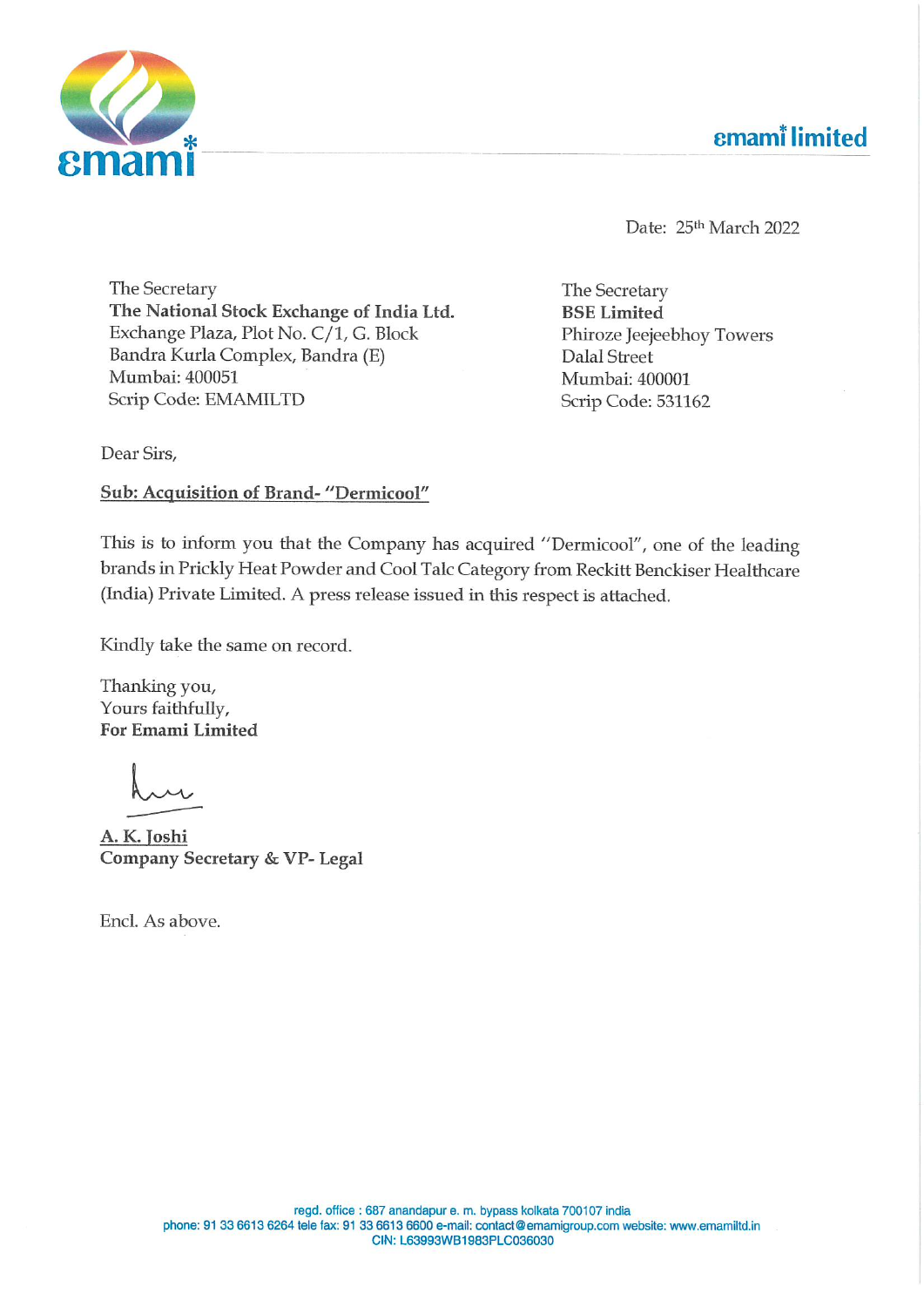

## EMAMI ACQUIRES "DERMICOOL"

Consolidates presence in Prickly Heat Powder & Cool Talc category

Kolkata. March 25<sup>th</sup> 2022: Emami Limited announces the acquisition of "Dermicool", one of the leading brands in Prickly Heat Powder and Cool Talc category from Reckitt for a total consideration of  $\bar{\tau}$  432 crores excluding taxes & duties. The acquisition is funded through internal accruals and is subject to customary closing conditions.

The brand is popular for providing cooling and respite from prickly heat caused during summer season and has high consumer connect through its marketing campaign jingle, 'Aaya Mausam Thande Thande Dermicool Ka'. It commands ~20% market share in the high growth and low penetrated category. Combined with Emami's Navratna Cool Talc, Emami will become leader in this niche category which would also help realise synergetic benefits and optimize costs.

Harsha <sup>V</sup> Agarwal, Director, Emami Limited said, "We are very happy to announce the acquisition of Dermicool brand which offers great synergy with our existing businesses and is <sup>a</sup> perfect strategic fit. It will strengthen our presence to make us #1 in the prickly heat powder & cool talc category. With increasing global warming and soaring summer temperatures, such problem solution niche products are poised for strong growth in future."

Emami, as one of its core business strategies, has always been open to growth through inorganic route. The Company considers acquisitions that not only add value and have synergy with the current line of businesses, but also offer opportunities for the organization to be present in categories that have high growth potential. Zandu, Kesh King and German brand Creme <sup>21</sup> are some of the brands or businesses acquired by the Company in the past few years.

## About Emami Limited

Emami is one of the leading FMCG Companies in India in Personal & Healthcare Space and is the flagship company of the diversified Emami Group of Companies. It is engaged in the business of manufacturing and marketing personal care, healthcare and beauty products. The Company's